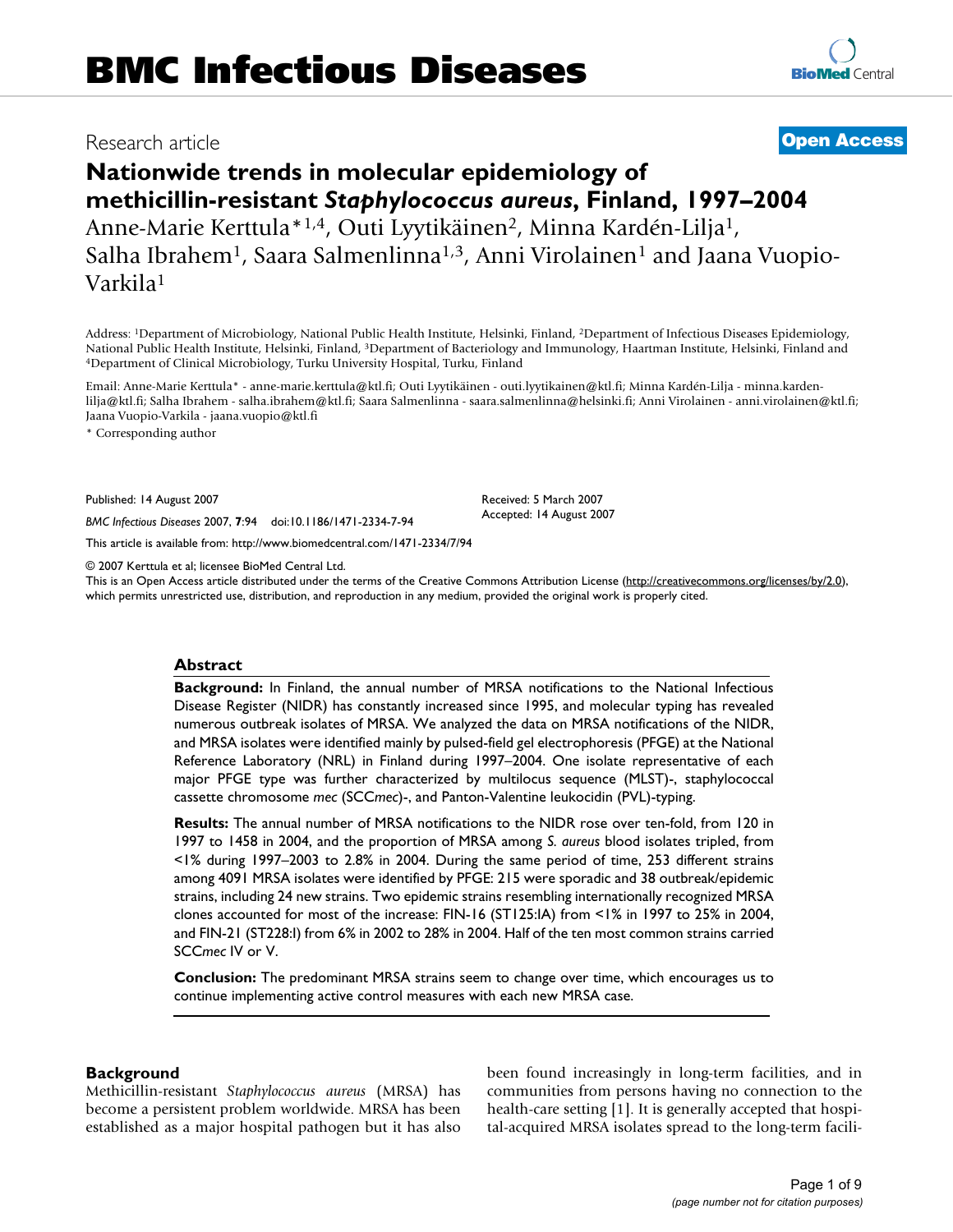ties as well as to the community. However, the community-based isolates may migrate into the healthcare settings, and thus create a two-way flow of MRSA [2].

Of the genotyping methods, pulsed-field gel electrophoresis (PFGE) has been suggested to be the golden standard for local outbreak investigations [3], and multi locus sequence typing (MLST) and the mobile genetic element, staphylococcal cassette chromosome *mec* (SCC*mec*)-typing [4,5] for understanding the evolution of different MRSA clones [6]. SCC*mec* types I-III, and IVA have been associated with hospital acquisition, and types IV and V are mostly found in strains circulating in the community [7]. Several major different pandemic MRSA clones have been identified mainly by PFGE, i.e. Iberian, Brazilian, Hungarian, New York/Japan, Pediatric, and UK EMRSA-15 and -16 clones [8]. MLST has, however, revealed that several MRSA clones, considered to be distinct by using PFGE and other molecular typing techniques, were indistinguishable [9]. Using MLST and eBURST, the five most common pandemic MRSA lineages can be grouped as clonal complexes: CC5, CC8, CC22, CC30, and CC45. Several nationwide studies on molecular epidemiology of MRSA have also been performed [10-14]. However, the extensiveness of the MRSA isolate collections used in those studies varied, and most of the studies were based on selected isolates as opposed to all MRSA isolates being identified on the national level.

The purpose of our study was to examine the molecular epidemiology of MRSA in Finland during 1997–2004 in comparison to European and pandemic MRSA clones by using the nationwide collection including all MRSA isolates, thus giving an insight into the trends of MRSA evolution at the nationwide level over a certain period of time. We also performed a survey which focused on the background information of the MRSA-positive persons in 2001–2003.

### **Results and Discussion**

Our study is based on comprehensive collection of MRSA isolates obtained nationwide, and during 1997–2004, 4026 MRSA notifications were received by the NIDR (120–1458 per year). The annual incidence of MRSA rose over ten-fold, from 2.3 notifications per 100,000 population in 1997 to 27.9 in 2004 (Figure 1). Among the 4026 MRSA notifications, 71 specimens were obtained from blood and 4 from CSF; 30 of the blood isolates and 3 of the CSF isolates were from 2004. The proportion of MRSA among blood isolates of *S. aureus* rose from under 1% to 2.8% in 2004, although it is still low compared with many other countries in Europe or worldwide [15,16]. During 1997–2004, the numbers of MRSA notifications were strikingly high in three HDs and in six others there was an increasing trend. In 1997, the incidence of MRSA was

slightly over 10 notifications per 100,000 population only in the Helsinki metropolitan area, whereas the incidence rate rose to over 20 notifications per 100,000 population in eight HDs by 2004.

During the same period of time a total of 4091 MRSA isolates were studied in the reference laboratory. PFGE identified 253 different strains of which 38 were outbreak/ epidemic strains, and 215 sporadic (Figure 2). Twentyfour new outbreak/epidemic strains appeared during 1997–2004. The proportion of sporadic strains varied between 3–13% during the study period. There is a slight difference in the numbers of MRSA notifications and MRSA isolates (65), this is partly due to the differences in the case definitions (a time interval of 12 months versus 36 months); also if the same person had two different types of isolates, both of them were included (a total of 27 persons carried two different strains). There may also exist some MRSA notifications of which the MRSA isolate was not sent to the reference laboratory and vice versa.

At the beginning of the study period (1997–2001), the distribution of different MRSA strains was more diverse, but since 2002, five strains (FIN-16 (ST125:IA), FIN-4 (ST375:IV), FIN-21 (ST228:I), FIN-7 (ST8:IV), and FIN-10 (ST45:IV and V) have been most predominant (Table 1). The number of internationally recognized epidemic strains, FIN-16 (ST125:IA), a single-locus variant of ST5 (New York/Japanese clone) – named previously Bel EC-3 – and FIN-21 (ST228:I), has strongly increased since 2003. In 2004 more than half of the isolates (53%) were composed of FIN-16 and FIN-21. The most common MRSA isolates found from blood and from CSF in 2004 were FIN-16 (12/34), of FIN-21 (9/34), and of FIN-4 (4/ 34); no significant associations were found between the type of specimen (blood and CSF vs. other) and these strains in 2004 nor during the whole study period.

The proportion of FIN-16 (ST125:IA) strains increased from <1% in 1997 to 25% in 2004. The majority of all FIN-16 strains (554/742) were found in one HD in central Finland, and it has dominated in that area since 2001, but it also extended to 14 other HDs. Pérez-Roth and others have reported a similar increase of ST125:IV strains in Spanish hospitals [17]. Our survey (2001–2003) showed that FIN-16 strains were more likely to be found from clinical specimens than from those obtained on screening and other basis (199 [25%] of 805 vs. 160 [18%] of 902;  $p < 0.05$ ) (Table 2), and it was the most common strain found from invasive specimens in 2004 indicating that FIN-16 might be of epidemic potential and virulent. Since FIN-16 has dominated in one HD for four years it can be considered an endemic strain in that area, especially in long-term facilities. Thus, we can equally assume that its capacity to cause clinical infections may occur because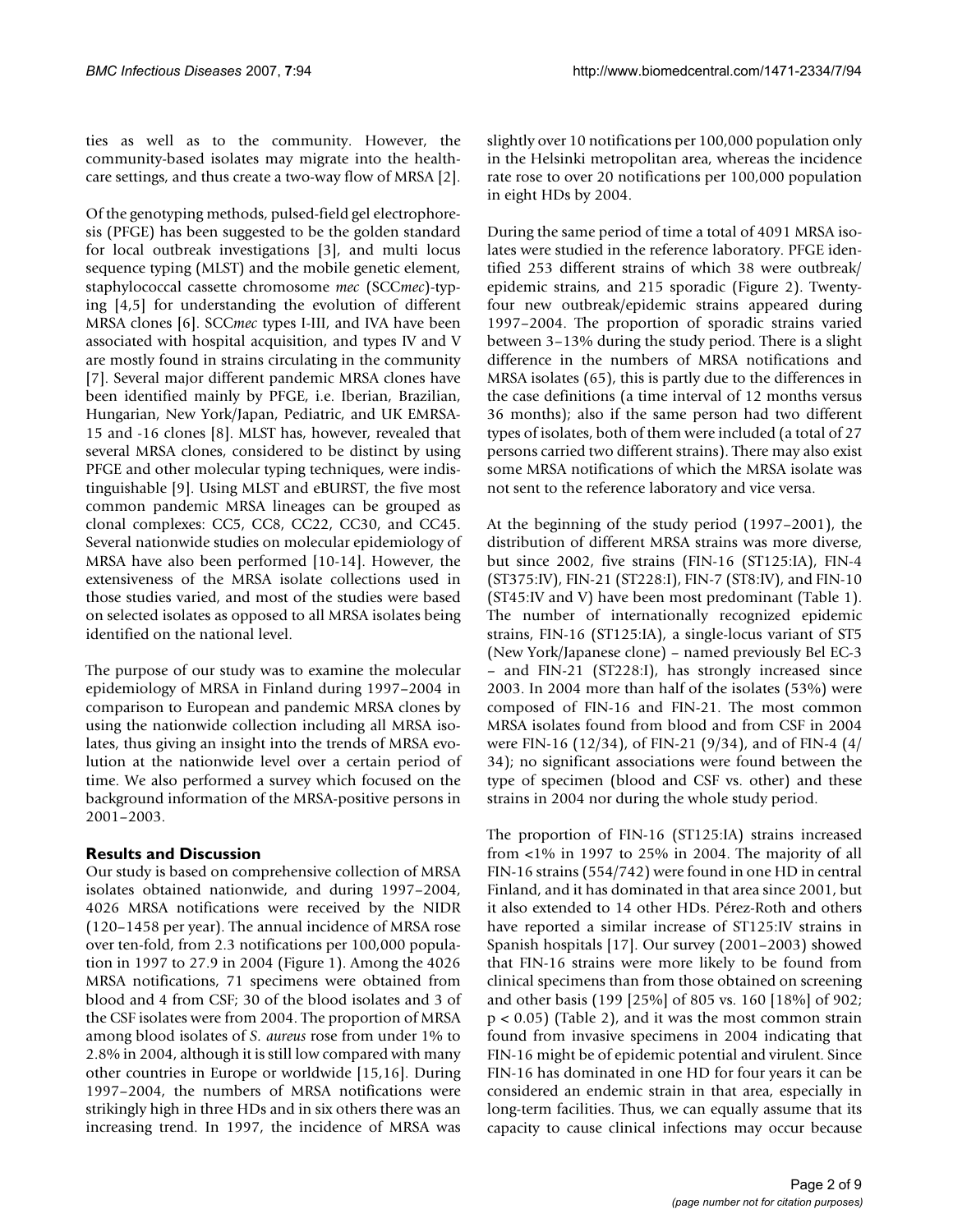

Annual incidence of MRSA notifications per 100,000 Finland, 1997–2004 **Figure 1** population, and the proportion of MRSA among *S. aureus* blood isolates, Annual incidence of MRSA notifications per 100,000 population, and the proportion of MRSA among *S. aureus* blood isolates, Finland, 1997–2004.

FIN-16 strain has reached a sufficiently high level in the population, especially among the oldest and most seriously ill patients who are being transferred between longterm facilities and acute care hospitals.

The FIN-21 (ST228:I) strain was found in Finland for the first time in September 2002 [18]. Its proportion increased from 6% in 2002 to 28% in 2004, and it occurred mostly in the Helsinki metropolitan area (98%; 572/581) where it caused many epidemic clusters during 2002–2004. The strain has a similar PFGE pattern to the Italian clone [12], expresses MLST allelic profile ST 228, a double-locus variant of ST5, and SCC*mec* type I. MRSA strains with the same ST228 have also been reported as the "Southern Germany" epidemic clone [19]. The strain tended to be found more often from screening and other specimens than from those taken on clinical basis (58 [7%] of 805 vs. 87 [10%] of 902; p = 0.086) (Table 2), as opposed to FIN-16. This may be due to differences in the MRSA screening activity between the HDs, or the later appearance of the strain in Finland. We have previously shown that during 2001, the screening activity varied widely between the HDs (0–2768 per 100,000 population), but it was not related to the rate of MRSA [20].

UK EMRSA-16, currently named as FIN-6 (ST36:II), decreased from 13% in 1997 to <1% in 2003, and FIN-3 (ST5:II) from 18% to 3%, respectively. UK EMRSA-15, now FIN-12 (ST22:IV) varied between 1–6%. This is in contrast to the situation in the UK where the same strains (UK EMRSA-15 and -16) are predominant [21]. In Spain a rapid nosocomial dissemination of an identical strain (UK EMRSA-16) has been reported [17], and also in Sweden it caused a large outbreak in hospital setting [22]. In our material, FIN-12 was the most commonly found strain, 14/19 (74%), among staff members screened because of hospital contact abroad (Table 2).

More than half of the MRSA strains carried SCC*mec* IV or V (Figure 2), which are often seen in community-acquired MRSA (CA-MRSA) [7]. One of the three strains which was previously associated with community-acquisition [23], FIN-4 (ST375:IV, a single locus variant of ST59), was the second most common strain (Table 1). FIN-4 was more likely to be found among isolates obtained from patients and staff members on clinical basis than in screening (167 [21%] of 805 vs. 81 [9%] of 902;  $p < 0.05$ ] (Table 2) in addition to FIN-16. It has been found in every HD during the study period (range of annual numbers in HDs 7–17).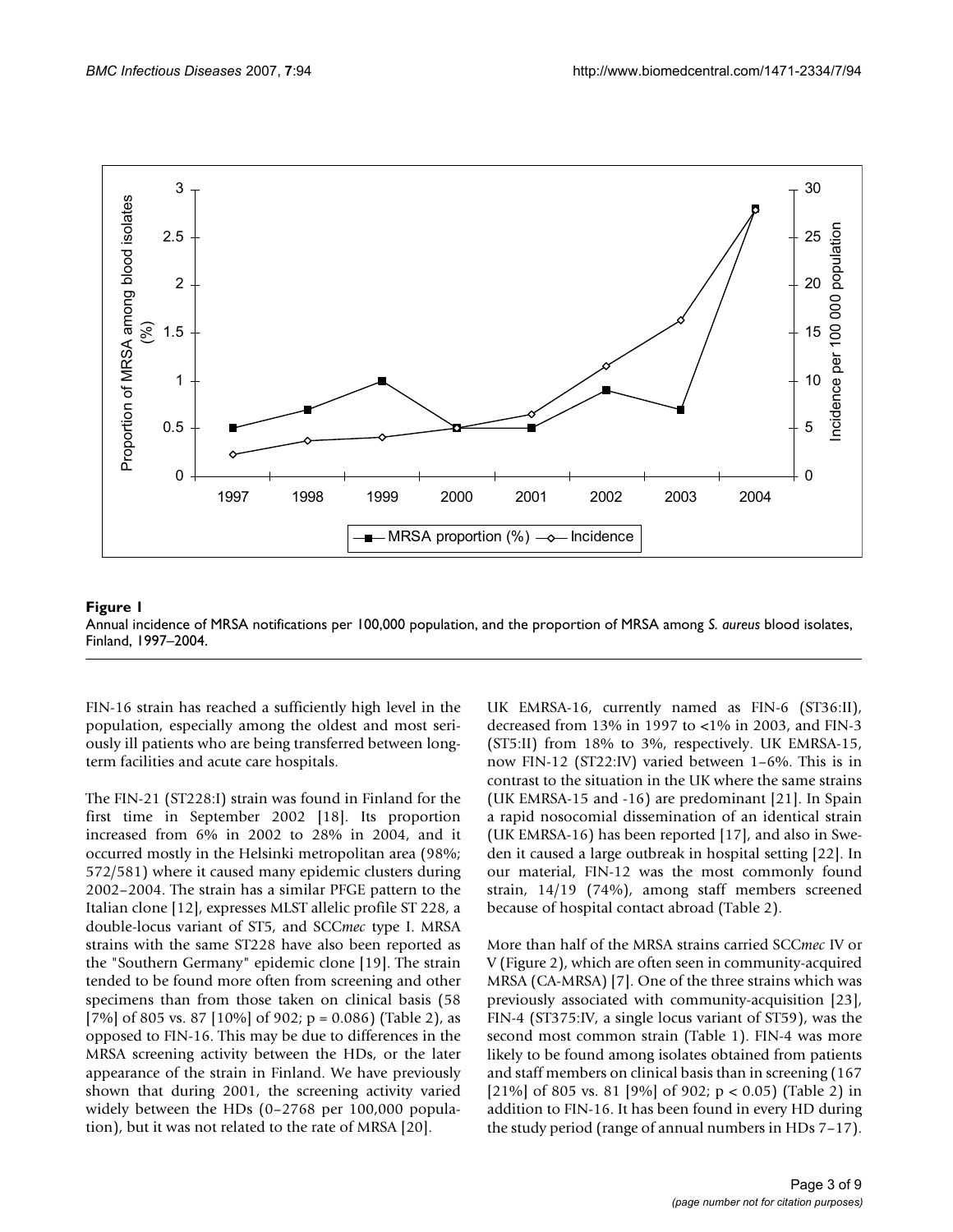|                                               |                     |                         |               |                | No.of MRSA |
|-----------------------------------------------|---------------------|-------------------------|---------------|----------------|------------|
|                                               | PFGE                | <b>MLST</b>             | SCCmec        | <b>PVL</b>     | cases      |
| 100<br>$\rm ^{80}$<br>$-60$                   | FIN-14 <sup>a</sup> | 12                      | IV            | $\blacksquare$ | 28         |
| ■Ⅰ                                            | FIN-20 <sup>a</sup> | 72                      | <b>IVA</b>    | $\Box$         | 51         |
|                                               | FIN-19 <sup>a</sup> | $\mathbf{1}$            | IV            | $-1+$          | 22         |
|                                               | $FIN-22a$           | 27                      | V             |                | 16         |
|                                               | <b>FIN-10</b>       | 45                      | IV            |                | 270        |
| 1118.88                                       | FIN-10ba            | 45                      | IV            | $\overline{a}$ | 24         |
| HET                                           | FIN-10a             | 45                      | IV            |                | ~10        |
| <b>HIBITT</b>                                 | FIN-10da            | 45                      | V             |                | 133        |
|                                               | $FIN-10ca$          | 45                      | IV            |                | 18         |
|                                               | $FIN-3$             | $\mathbf 5$             | Ш             |                | 173        |
|                                               | FIN-3a <sup>a</sup> | 5                       | $\mathsf{II}$ | L.             | < 10       |
|                                               | $FIN-16a$           | 125 (5slv)              | IA            |                | 742        |
|                                               | FIN-18 <sup>a</sup> | $\,8\,$                 | IV            |                | 38         |
| $\mathbf{H}$<br>н<br>$\mathbb{H}$<br>HI II II | FIN-2ca             | 239 (8slv)              | Ш             |                | 14         |
|                                               | FIN-2a              | 239 (8slv)              | <b>IIIA</b>   |                | <10        |
|                                               | FIN-2e <sup>a</sup> | 241 (8dlv, 239slv) IIIB |               |                | 72         |
|                                               | FIN-2da             | 239 (8slv)              | Ш             |                | 16         |
|                                               | FIN-1a              | 247                     | IA            |                | ~10        |
| H<br>HI                                       | FIN-1               | 247                     | <b>IVA</b>    |                | <10        |
|                                               | FIN-1b              | 247                     | <b>IVA</b>    |                | ~10        |
|                                               | FIN-15 <sup>a</sup> | 8                       | IV            |                | 126        |
|                                               | FIN-1e              | 247                     | IA            | $\overline{a}$ | 12         |
|                                               | $FIN-25a$           | 8                       | IV            | $\ddot{}$      | ~10        |
|                                               | FIN-7               | 8                       | IV            |                | 10         |
| Ш<br>11                                       | FIN-7a <sup>a</sup> | 8                       | IV            |                | 495        |
|                                               | $FIN-21a$           | 228 (5dlv)              | $\mathbf{I}$  |                | 581        |
|                                               | FIN-9               | 239                     | <b>IIIA</b>   |                | ~10        |
|                                               | FIN-23 <sup>a</sup> | 228                     | IV            |                | 10         |
|                                               | FIN-24 <sup>a</sup> | 111 (228dlv)            | IV            |                | $20\,$     |
| ı                                             | $FIN-13a$           | 239 (8slv)              | Ш             |                | 12         |
| $\blacksquare$                                | FIN-11 <sup>a</sup> | 80                      | IV            | $\ddot{}$      | 52         |
| 18.8.48                                       | FIN-12 <sup>a</sup> | 22                      | IV            | $\overline{a}$ | 112        |
|                                               | FIN-5               | 30                      | IV            | $-/+$          | 54         |
| ٠                                             | FIN-6               | 36 (30slv)              | Ш             |                | 65         |
| $\mathbf u$                                   | FIN-4               | 375 (59slv)             | IV            | $\overline{a}$ | 86         |
|                                               | FIN-4a <sup>a</sup> | 375 (59 slv)            | IV            |                | 521        |
|                                               | FIN-4b              | 375 (59slv)             | IV            |                | 17         |
|                                               | FIN-17 <sup>a</sup> | 46 (45slv)              | IV            |                | ~10        |

## Dice (Opt:1.00%) (Tol 1.0%-1.0%) (H>0.0% S>0.0%) [0.0%-100.0%] Harmony PFGE Harmony PFGE

#### Dendrogram of the epidemic MRSA strains based on the estriction analysis of **Figure 2** DNA of isolates Dice coefficient of pattern similarity, obtained after *Sma*I macror-

Dendrogram of the epidemic MRSA strains based on the Dice coefficient of pattern similarity, obtained after *Sma*I macrorestriction analysis of DNA of MRSA isolates. Strains which were found first time in Finland during 1997–2004 are indicated by "a". Slv means single locus variant, and dlv means double locus variant.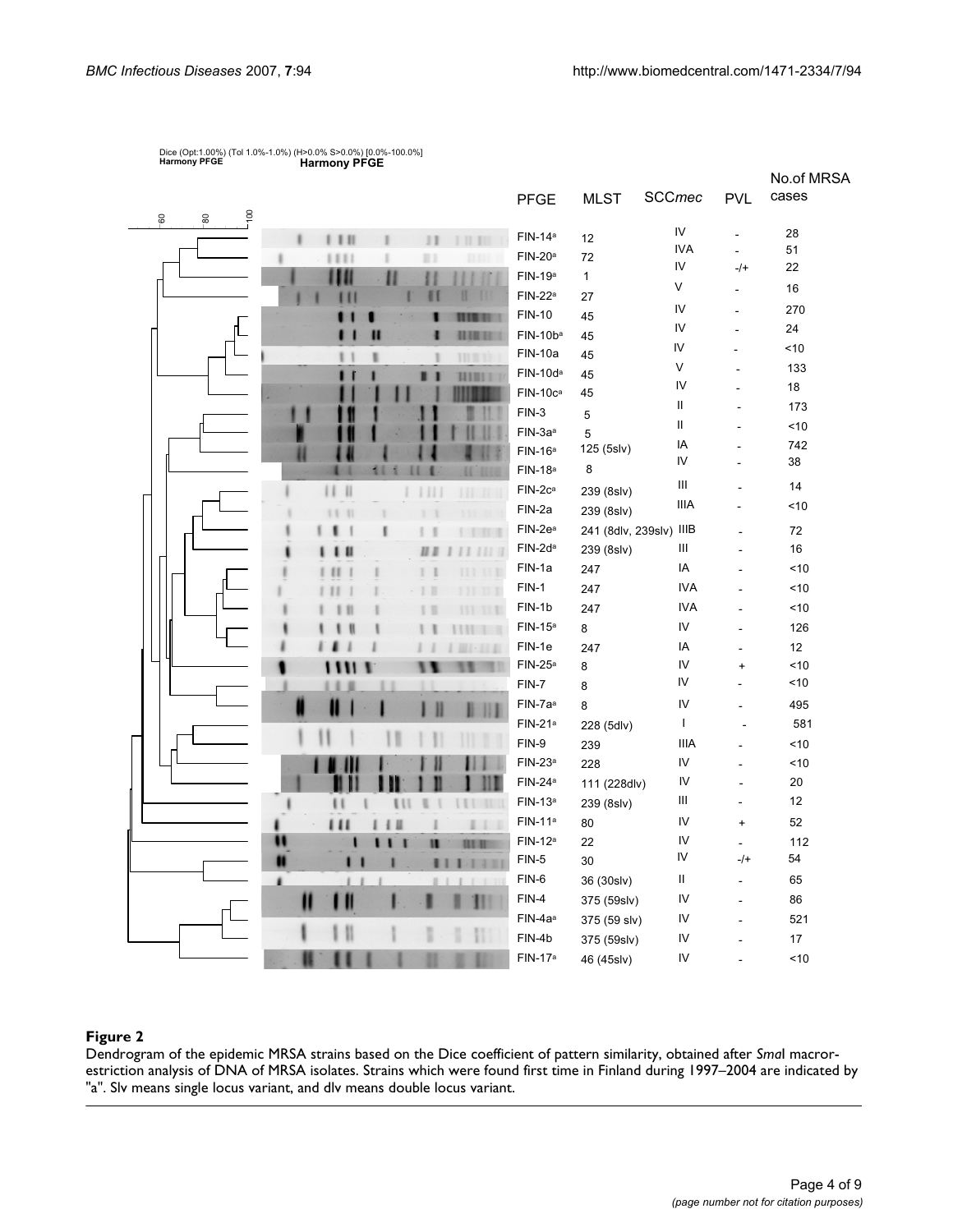| aMRSA<br>strain  | Sequence<br>type (ST)<br>and<br><b>SCCmec</b><br>type | 1997           | 1998           | 1999        | 2000            | 2001         | 2002 | 2003 | 2004 | Overall | No. of<br>hospital<br>districts<br>in which<br>the strain<br>found<br>(total $n =$<br>20) |
|------------------|-------------------------------------------------------|----------------|----------------|-------------|-----------------|--------------|------|------|------|---------|-------------------------------------------------------------------------------------------|
| <b>FIN-16</b>    | <b>ST125:IA</b>                                       |                | $\overline{2}$ | 6           | 3               | 21           | 103  | 231  | 375  | 742     | 15                                                                                        |
| $FIN-4$          | ST375:IV                                              | 33             | 39             | 46          | 65              | 93           | 72   | 94   | 183  | 625     | 20                                                                                        |
| $FIN-21$         | ST228:I                                               | 0              | 0              | $\mathbf 0$ | 0               | 0            | 32   | 118  | 43 I | 581     | 3                                                                                         |
| FIN-7            | ST8:IV                                                | 4              | 12             | 12          | $\overline{10}$ | 41           | 145  | 83   | 188  | 495     | 16                                                                                        |
| <b>FIN-10</b>    | ST45:IV,<br>v                                         | 15             | 16             | 16          | 48              | 28           | 69   | 146  | 110  | 448     | 17                                                                                        |
| $FIN-3$          | ST5:II                                                | 25             | 21             | 8           | $\overline{4}$  | 9            | 16   | 46   | 44   | 173     | 4                                                                                         |
| <b>FIN-15</b>    | ST8:IV                                                | 0              | 0              | $\mathbf 0$ | 25              | 9            | 27   | 32   | 33   | 126     | 7                                                                                         |
| <b>FIN-12</b>    | ST22:IV                                               | $\overline{2}$ | 9              | 3           | 3               | 4            | 22   | 22   | 27   | 112     | 16                                                                                        |
| bFIN-2           | ST241:III<br>в                                        | 0              | 6              | 44          | 8               | 4            | 3    | 2    | 5    | 72      | 7                                                                                         |
| FIN-6            | ST36:II                                               | 18             | 4              | 7           | 6               | $\mathbf{H}$ | 7    |      |      | 65      | $\mathbf{I}$                                                                              |
| Other<br>strains |                                                       | 27             | 59             | 53          | 35              | 61           | 58   | 59   | 85   | 437     | 20                                                                                        |
| Sporadic         |                                                       | $ 2\rangle$    | 19             | 17          | 32              | 33           | 25   | 31   | 46   | 215     | 9                                                                                         |
| Total            |                                                       | 137            | 197            | 212         | 249             | 324          | 579  | 865  | 1528 | 4091    |                                                                                           |

**Table 1: Ten most common Finnish epidemic MRSA strains analyzed by PFGE (one per person) 1997–2004.**

aMRSA strains include related patterns with a 1–6 band differences. **bThis represents only FIN-2e subtype.** 

MRSA isolates of ST59 are considered as one of the most divergent MRSA sequence types [9]. ST59 has been reported in a few MSSA isolates from the United States [24], and in a few MRSA isolates in Asian countries [25,26]. ST375, a single locus variant of ST59, has recently been shown to spread as CA-MRSA in Denmark [27]. Unfortunately, no health-care records were available in the present study, and we cannot assess whether acquisition of FIN-4 strain is still associated with community. The two other prevalent SCC*mec* IV expressing strains, FIN-7 (ST8:IV) and FIN-10 (ST45:IV) were more likely to be found in screening specimens of patients and staff members than in their clinical specimens (70 [9%] of 805 vs. 194 [22%] of 902; p < 0.05, and 89 [11%] of 805 vs. 149 [17%] of 902; p < 0.05) (Table 2). FIN-15 (ST8:IV) caused an epidemic in a health-care facility in Eastern Finland in 2000, and since then, the strain has been found occasionally during 2000–2004.

In addition to the presence of SCC*mec* type IV or V, the presence of *lukS-PV* and *lukF-PV*-genes along with epidemiological data are generally used in the definition of CA-MRSA. Of the representative strains, FIN-11 (ST80:IV) and FIN-25 (ST8:IV) were PVL positive (Figure 2). In addition, some strains of FIN-5 (ST30:IV) and FIN-19 (ST1:IV) possessed *lukS*-PV – *lukF*-PV genes encoding PVL. The majority of all MRSA isolates which were previously associated with community-acquisition possessed type IV SCC*mec*, but only a minority (12%) of them were PVL positive [28]. Most of these PVL-positive isolates were of ST80 as reported elsewhere [27,29]. However, although many isolates found in the community harbor these markers, transmission of "CA-MRSA" strains between health-care settings and community may occur [30].

Of FIN-2 strains, FIN-2e (ST241:IIIB) subtype caused an outbreak in Southern Finland in 1999, and only a few strains have been found since then. FIN-2e is a single locus variant of ST239, which is the main ST of FIN-2 strain, and thus it is possible that FIN-2e may have evolved from the FIN-2 by a point mutation. FIN-2 strain includes isolates possessing three different SCC*mec* types (SCC*mec* III, IIIA, and IIIB; Figure 2), indicating that this strain may have received the *mec*A gene several times or SCC*mec* may have been modified. This may be true also with both of FIN-1 and FIN-10 strains which possess two different SCC*mec* types (SCC*mec* IA and IVA, and SCC*mec* IV and V, respectively).

The annual proportion of sporadic strains decreased during the study period, although the total number increased slightly, indicating that new strains appear constantly. Among the patient findings, more than half of the sporadic strains were derived from clinical specimens, 23% from screening specimens based on exposure to MRSA, 20% from screening specimens based on hospital contact abroad, and 2% were other indications (Table 2). The sporadic strains were found most often from specimens taken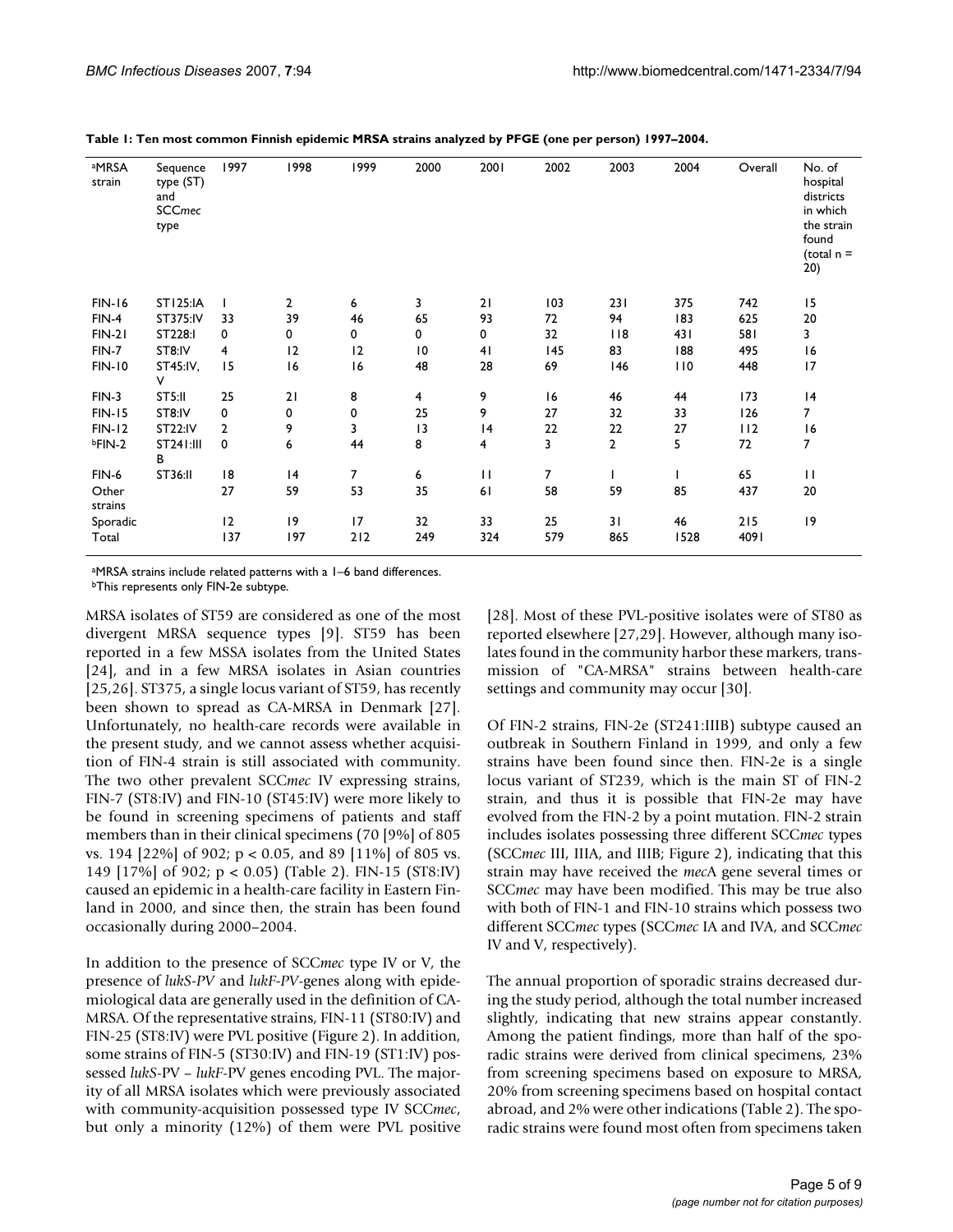| <b>MRSA</b><br>strain | Number of patients ( $n = 1598$ )                     |                      |                                                |                                                                 |                                             | Number of staff members ( $n = 109$ ) | Total no.<br>of isolates                                     |                                                          |                                             |          |
|-----------------------|-------------------------------------------------------|----------------------|------------------------------------------------|-----------------------------------------------------------------|---------------------------------------------|---------------------------------------|--------------------------------------------------------------|----------------------------------------------------------|---------------------------------------------|----------|
|                       | Sequence<br>type (ST)<br>and<br><b>SCCmec</b><br>type | Clinical<br>specimen | aScreening<br>specimen;<br>exposure<br>to MRSA | <b>bScreening</b><br>specimen;<br>hospital<br>contact<br>abroad | Other<br>reason for<br>taking the<br>sample | Clinical<br>specimens                 | <sup>c</sup> Screening<br>specimen;<br>epidemic<br>situation | dScreening<br>specimen;<br>hospital<br>contact<br>abroad | Other<br>reason for<br>taking the<br>sample |          |
| <b>FIN-16</b>         | <b>ST125:IA</b>                                       | 197                  | 3                                              | 5                                                               | 18                                          | $\overline{2}$                        | 3                                                            |                                                          | 2                                           | 359      |
| $FIN-7$               | ST8:IV                                                | 70                   | 159                                            |                                                                 | 6                                           |                                       | 28                                                           |                                                          |                                             | 264      |
| $FIN-4$               | ST375:IV                                              | 163                  | 56                                             | 5                                                               | 2                                           | 4                                     | 8                                                            |                                                          |                                             | 248      |
| <b>FIN-10</b>         | ST45:IV, V                                            | 87                   | 129                                            | 2                                                               | 6                                           | $\overline{2}$                        | 12                                                           | ۰                                                        |                                             | 238      |
| $FIN-21$              | ST228:I                                               | 58                   | 82                                             |                                                                 |                                             |                                       |                                                              | ٠                                                        |                                             | 145      |
| $FIN-3$               | ST5:II                                                | 22                   | 30                                             | 8                                                               |                                             |                                       | 4                                                            |                                                          |                                             | 71       |
| <b>FIN-15</b>         | ST8:IV                                                | 34                   | 9                                              |                                                                 | 5                                           |                                       | 9                                                            |                                                          |                                             | 68       |
| <b>FIN-12</b>         | <b>ST22:IV</b>                                        | 19                   | 12                                             | 8                                                               | 4                                           |                                       |                                                              | 4                                                        |                                             | 58       |
| FIN-6                 | ST36:II                                               | 5                    |                                                | 5                                                               |                                             |                                       |                                                              |                                                          |                                             | 3        |
| eFIN-2                | ST241:IIIB                                            | 7                    |                                                | 2                                                               |                                             |                                       |                                                              |                                                          |                                             | 9        |
| Other<br>strains      |                                                       | 79                   | 49                                             | 8                                                               | $\mathbf{2}$                                | 3                                     | 5                                                            | $\overline{2}$                                           | $\overline{2}$                              | 150      |
| Sporadic              |                                                       | 52                   | 22                                             | 19                                                              | $\overline{2}$                              |                                       |                                                              |                                                          |                                             | 98       |
| Total                 |                                                       | 793                  | 690                                            | 64                                                              | 65                                          | 12                                    | 73                                                           | 9                                                        | 5                                           | $f$ [72] |

**Table 2: Background information on patients and staff members who tested positive for the ten most common epidemic MRSA strains, 2001–2003. The response rate of the survey was 97% (1707/1768).**

aScreening specimens of MRSA increased from 36% (96/265) in 2001 to 45% (364/816) in 2003.

bHospitalized or undergone a surgical procedure outside the Nordic countries within 6 months

cScreening specimens of MRSA increased from 46% (12/26) in 2001 to 82% (36/44) in 2002, but decreased to 64% (25/39) in 2003.

dWorked outside the Nordic countries within 6 months

eThis represents only FIN-2e subtype.

f The total number of strains (1721) exceeds the number of MRSA-positive persons (1707) by 14, because in some cases more than one reason for sampling was chosen in the questionnaire.

because of a hospital contact abroad (30%; 19/64). Blanc and co-workers have reported that at least one-third of the sporadic isolates found in Switzerland were due to an ongoing introduction of new isolates from abroad [10]. They have also shown that most of the sporadic Swiss isolates were related to other European epidemic MRSA clones [31]. We cannot be confident of the origin of our sporadic strains because our routine molecular typing scheme is primarily based on the highly discriminatory PFGE, which allows detection of genomic microevolution only. A thorough MLST and eBURST analysis as well as spa typing might have revealed whether our sporadic strains have descended from a few ancestors.

In Finnish acute care hospitals the control of MRSA is based on active culture screening and contact isolation. The increase in the incidence of MRSA remained one of the lowest in Southwestern Finland in comparison with the other regions. In the beginning of the 90's, the first three major MRSA outbreaks in Southwestern Finland and the Helsinki metropolitan area were successfully controlled [32-34]. Later, molecular typing revealed numerous smaller outbreaks [13]. In 2001 the number of MRSA cases rose in elderly persons outside the Helsinki metropolitan area, suggesting an emerging problem in longterm care [20]. Consequently, the national guidelines for control of MRSA were updated to cover also long-term facilities.

Regardless of a strict control policy, the most recent MRSA manifestations in Central and Southern Finland were related to the spread of two internationally recognized MRSA strains, FIN-16 and FIN-21, and these two strains also caused the striking increase in blood and CSF findings. The outbreaks were, however, different in their epidemiology: FIN-16 prevailed in long-term facilities and FIN-21 in acute care hospitals. During the survey period (2001–2003), the proportion of screening specimens increased among the patients and staff members, and almost half of the MRSA isolations were recovered from patients' screening specimens (Table 2), reflecting the active screening policy. The increase in the screening activity may partly be related to the increase in the MRSA cases we detected, especially in cases with FIN-21 [18], but it is unlikely that it had an influence on the worrying trend in blood and CSF findings. In addition, the implementation of control measures may not have been in accordance with the presumptions, which may be due to the lack of resources in some hospital districts or in some settings. Although we had only limited data on clinical infections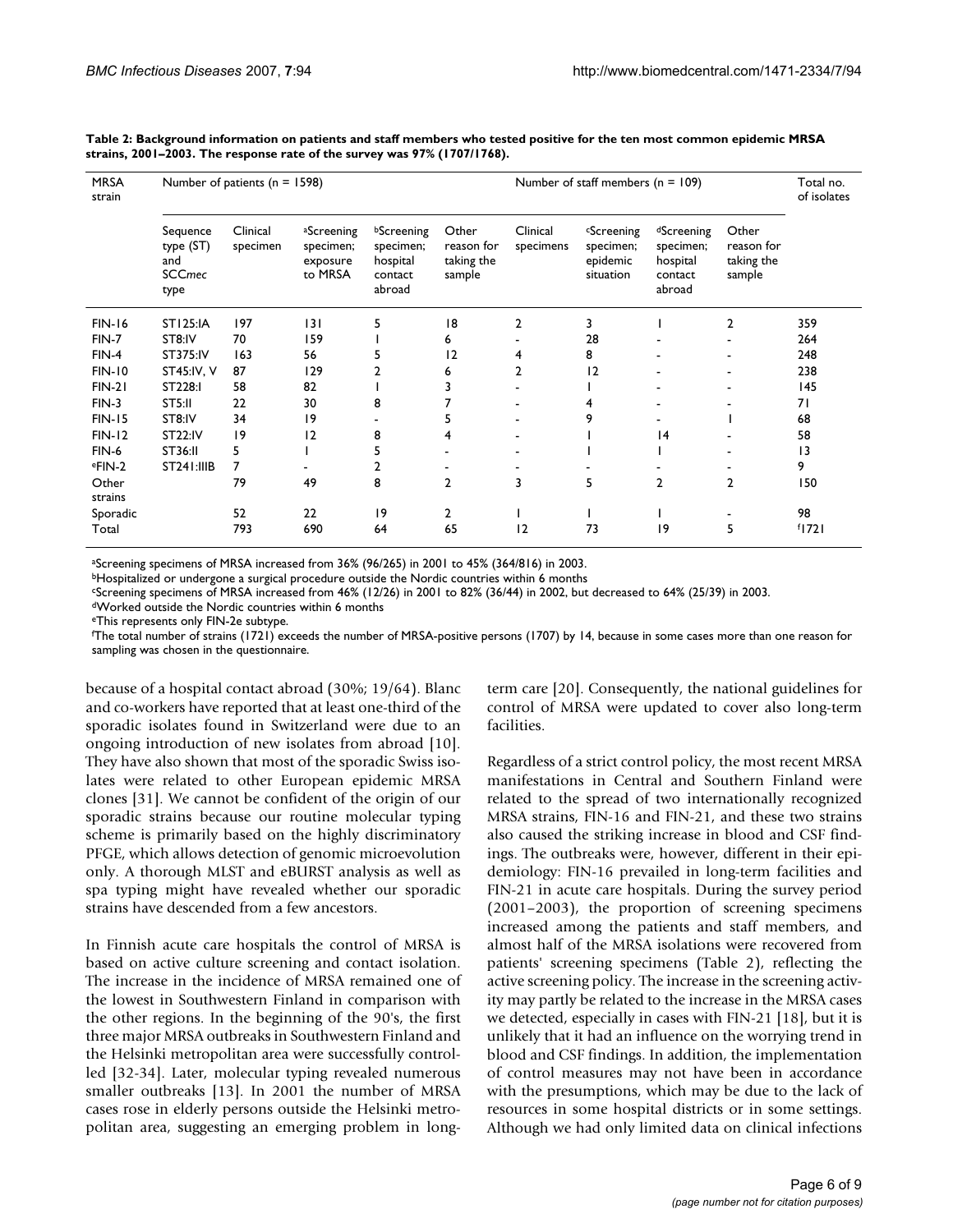caused by MRSA, and could not differentiate screening specimens from those taken on clinical basis over the whole study period, we believe that the spread of MRSA has increased, as indicated by each new MRSA case. To guarantee appropriate resources in infection control in all HDs the Ministry of Social Affairs and Health allocated additional funds to MRSA for the years 2005–6. Thus far, this special investment may have paid off since the rising incidence of new MRSA cases seems to have slowed down (data not shown). However, a permanent trend in the near future remains to be seen.

### **Conclusion**

The predominant MRSA strains change over time, but two internationally spread epidemic strains of MRSA were related to the increase of MRSA incidents detected most recently, and those strains were also the cause of the striking increase of invasive MRSA findings, thus showing the real worsening of the situation in Finland. In addition, the rise in MRSA strains with SCC*mec* types IV or V, possible CA-MRSA, was similar to other European countries [27,29]. The future will show if active control measures will still function in controlling MRSA in this new setting.

### **Methods**

#### *Surveillance of MRSA*

In Finland (population 5.2 million), the national health care system is organized into 20 geographically and administratively defined hospital districts (HD), with populations ranging from 67.800 to 1.7 million. Fifteen HDs have only secondary and primary care hospitals, and five provide also tertiary care services. Finnish clinical microbiology laboratories notify all MRSA isolations to the National Infectious Disease Register (NIDR) at the National Public Health Institute (KTL). KTL records the date, source of specimen, and the date of birth, sex, and treatment place of the patient. Using this information and a time interval of 36 months, multiple notifications from the same person are combined as one in the database. In case of blood or cerebrospinal fluid (CSF) specimens, the time interval is three months.

### *Typing scheme of MRSA*

The microbiology laboratories send all MRSA isolates to the National Reference Laboratory (NRL) at KTL for confirmation and typing. The analyses include bacterial identification, antimicrobial susceptibility testing, *mecA* and *nuc* detection by PCR as previously described [20], and genotype analysis by PFGE [19]. PFGE patterns are analyzed by BioNumerics (version 1.0 or 2.0, Applied Maths, Belgium) by using the Dice coefficient to analyze the similarity of the banding patterns, and the unweighted pair group method using arithmetic averages (UPGMA) for cluster analysis. After initial classification by computer assisted analysis, the patterns are further interpreted according to established guidelines [35]. PFGE patterns with 7 or more band differences are considered different types. PFGE patterns with 1–6 band differences are considered as subtypes.

The *S. aureus* PFGE database at KTL is used as the basis for naming the isolates (after naming of the isolates, they are called strains). The database covers all Finnish epidemic MRSA strains, including three strains that have previously been associated with community-acquisition [13,23], and the Harmony collection [19]. If the PFGE profile represents a previously recognized Harmony collection profile, the isolate has been named accordingly. Since 2005, all MRSA strain names have become numeric. Subtypes are additionally labelled with letters. Sporadic strains have been defined as those found only from one person during the study period 1997–2004. Outbreak/epidemic strains of MRSA were isolated from more than one person. For the analysis, only one strain per person was included except with persons showing two or more different strains. Representative isolates, one per PFGE type, were further characterized by MLST [5], and by a multiplex PCR for the determination of the presence of Panton-Valentine leukocidin (PVL) genes (*lukS*-PV – *lukF*-PV) [36], SCC*mec* type I-IV [4], a PCR for the detection of *ccr*-gene and *mec*gene complex [37], and by PCR for the detection of *ccrC* of type V SCC*mec* [7] as described earlier.

### *Control of MRSA*

The control measures include screening of patients exposed to MRSA. The minimum of screening sites include nostrils, wounds, and exit sites of devices. Patients are considered exposed if they have shared a room with a MRSA patient or have been hospitalized on a ward where MRSA transmission has occurred from one patient room to another; the latter group covers patients who have been recently hospitalized abroad. Patients with MRSA infection and colonization are nursed in contact isolation (use of apron or gown and gloves) in a single room or in cohorts with designated staff during their hospital stay, the same applies to patient exposed to MRSA until the appearance of MRSA has been ruled out. Staff is screened only if MRSA transmission continues despite ordinary control measures or if the transmission chain remains unclear.

### *Survey*

During 2001–2003, a more detailed surveillance was performed by collecting demographic and epidemiological data from persons positive for MRSA by sending questionnaires to infection control nurses at the relevant health care institutions. The information collected included 1) whether the MRSA positive person was a patient or a staff member, 2) whether the specimen was taken on clinical or screening basis, 3) whether the patient was screened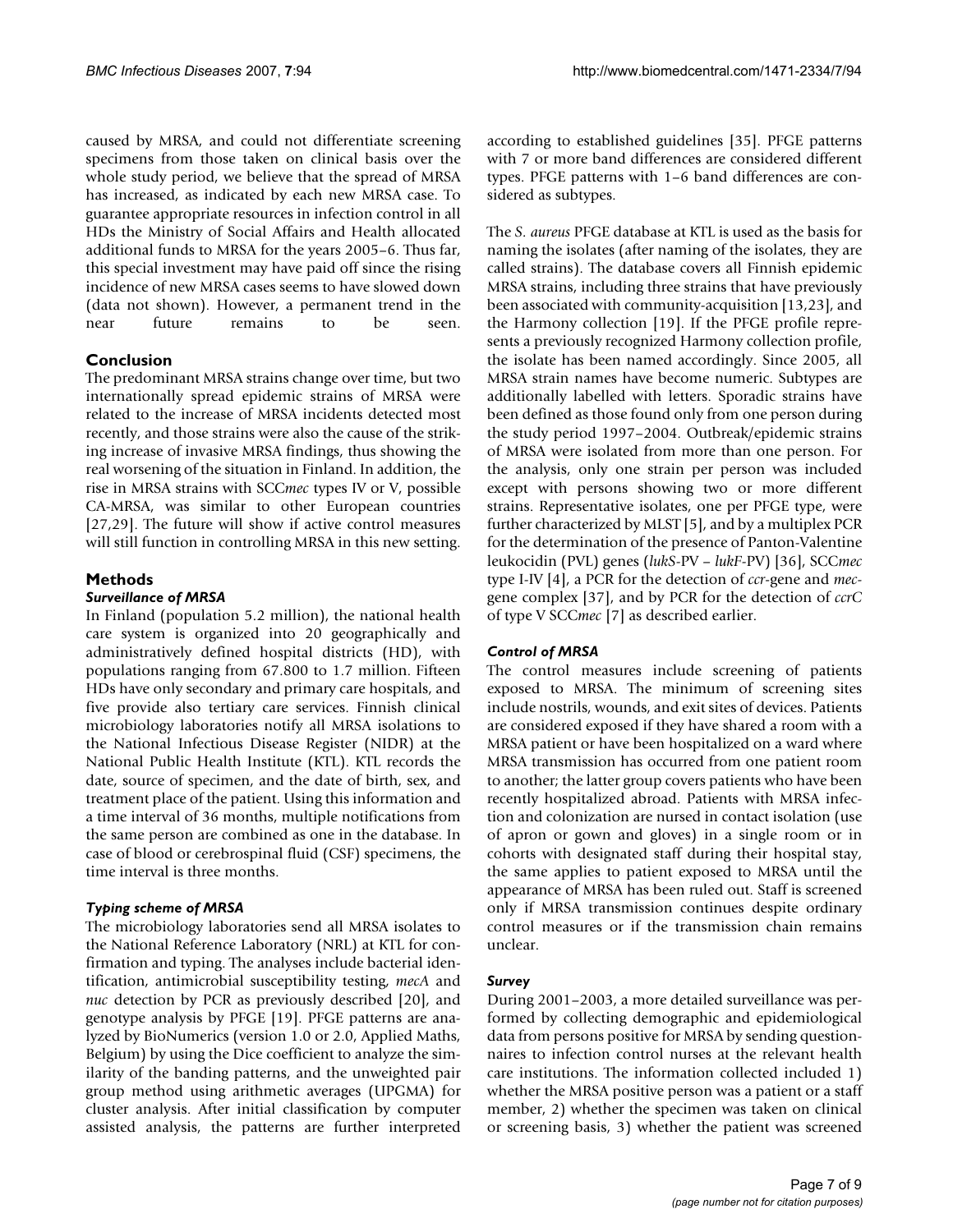because of a hospital contact abroad (hospitalized or undergone a surgical procedure outside the Nordic countries within 6 months) or because of an exposure to MRSA, and the staff member because of a hospital contact abroad (worked outside the Nordic countries within 6 months) or because of an epidemic situation, and 4) whether the specimen was taken for some other reason.

#### *Statistical analysis*

For categorical variables, proportions were compared by the chi-square test with Yates correction or Fisher's exact test, as appropriate. The *p*-values of < 0.05 were considered significant.

#### **Competing interests**

The authors declare that they have no competing interests.

#### **Authors' contributions**

A-MK carried the main responsibility of writing the manuscript. She also collected and analyzed the data of the questionnaire survey, analyzed the typing scheme data, and participated in confirmation and typing of MRSA, and in PFGE profile analysis. OL conceived the study and participated in its design and coordination, and participated in writing the manuscript. MK-L participated in the confirmation and typing of MRSA, in PFGE profile analysis, and especially in MLST-typing and analysis. SI participated in the confirmation and typing of MRSA, in PFGE profile analysis, and carried out SCC*mec*-typing. SS participated in the confirmation and typing of MRSA, especially in the analysis of PFGE profiles, was involved in drafting the questionnaire survey, and revision of the manuscript. AV participated in the study design and in writing the manuscript JV-V conceived the study and participated in its design and coordination, and participated in writing the manuscript.

#### **Acknowledgements**

Heidi Husu, Suvi Kavenius, Elina Sirén, Saija Perovuo, Ritva Scotford, and Sointu Mero are thanked for skilled technical assistance, and the infectioncontrol nurses in Finnish hospitals for collecting the background information of persons positive for MRSA.

#### **References**

- 1. Zetola N, Francis JS, Nuermberger EL, Bishai WR: **[Community](http://www.ncbi.nlm.nih.gov/entrez/query.fcgi?cmd=Retrieve&db=PubMed&dopt=Abstract&list_uids=15854883)[acquired meticillin-resistant Staphylococcus aureus: an](http://www.ncbi.nlm.nih.gov/entrez/query.fcgi?cmd=Retrieve&db=PubMed&dopt=Abstract&list_uids=15854883) [emerging threat.](http://www.ncbi.nlm.nih.gov/entrez/query.fcgi?cmd=Retrieve&db=PubMed&dopt=Abstract&list_uids=15854883)** *The Lancet infectious diseases* 2005, **5(5):**275-286.
- Carleton HA, Diep BA, Charlebois ED, Sensabaugh GF, Perdreau-Remington F: **[Community-adapted methicillin-resistant Sta](http://www.ncbi.nlm.nih.gov/entrez/query.fcgi?cmd=Retrieve&db=PubMed&dopt=Abstract&list_uids=15499526)[phylococcus aureus \(MRSA\): population dynamics of an](http://www.ncbi.nlm.nih.gov/entrez/query.fcgi?cmd=Retrieve&db=PubMed&dopt=Abstract&list_uids=15499526) [expanding community reservoir of MRSA.](http://www.ncbi.nlm.nih.gov/entrez/query.fcgi?cmd=Retrieve&db=PubMed&dopt=Abstract&list_uids=15499526)** *J Infect Dis* 2004, **190(10):**1730-1738.
- Tenover FC, Arbeit R, Archer G, Biddle J, Byrne S, Goering R, Hancock G, Hebert GA, Hill B, Hollis R, *et al.*: **[Comparison of tradi](http://www.ncbi.nlm.nih.gov/entrez/query.fcgi?cmd=Retrieve&db=PubMed&dopt=Abstract&list_uids=7908673)[tional and molecular methods of typing isolates of](http://www.ncbi.nlm.nih.gov/entrez/query.fcgi?cmd=Retrieve&db=PubMed&dopt=Abstract&list_uids=7908673) [Staphylococcus aureus.](http://www.ncbi.nlm.nih.gov/entrez/query.fcgi?cmd=Retrieve&db=PubMed&dopt=Abstract&list_uids=7908673)** *J Clin Microbiol* 1994, **32(2):**407-415.
- 4. Oliveira DC, de Lencastre H: **[Multiplex PCR strategy for rapid](http://www.ncbi.nlm.nih.gov/entrez/query.fcgi?cmd=Retrieve&db=PubMed&dopt=Abstract&list_uids=12069968) [identification of structural types and variants of the mec ele](http://www.ncbi.nlm.nih.gov/entrez/query.fcgi?cmd=Retrieve&db=PubMed&dopt=Abstract&list_uids=12069968)[ment in methicillin-resistant Staphylococcus aureus.](http://www.ncbi.nlm.nih.gov/entrez/query.fcgi?cmd=Retrieve&db=PubMed&dopt=Abstract&list_uids=12069968)** *Antimicrob Agents Chemother* 2002, **46(7):**2155-2161.
- 5. Enright MC, Day NP, Davies CE, Peacock SJ, Spratt BG: **[Multilocus](http://www.ncbi.nlm.nih.gov/entrez/query.fcgi?cmd=Retrieve&db=PubMed&dopt=Abstract&list_uids=10698988) sequence typing for characterization of methicillin-resistant [and methicillin-susceptible clones of Staphylococcus aureus.](http://www.ncbi.nlm.nih.gov/entrez/query.fcgi?cmd=Retrieve&db=PubMed&dopt=Abstract&list_uids=10698988)** *J Clin Microbiol* 2000, **38(3):**1008-1015.
- 6. Oliveira DC, Tomasz A, de Lencastre H: **[Secrets of success of a](http://www.ncbi.nlm.nih.gov/entrez/query.fcgi?cmd=Retrieve&db=PubMed&dopt=Abstract&list_uids=11944188) [human pathogen: molecular evolution of pandemic clones of](http://www.ncbi.nlm.nih.gov/entrez/query.fcgi?cmd=Retrieve&db=PubMed&dopt=Abstract&list_uids=11944188) [meticillin-resistant Staphylococcus aureus.](http://www.ncbi.nlm.nih.gov/entrez/query.fcgi?cmd=Retrieve&db=PubMed&dopt=Abstract&list_uids=11944188)** *The Lancet infectious diseases* 2002, **2(3):**180-189.
- 7. Ito T, Ma XX, Takeuchi F, Okuma K, Yuzawa H, Hiramatsu K: **[Novel](http://www.ncbi.nlm.nih.gov/entrez/query.fcgi?cmd=Retrieve&db=PubMed&dopt=Abstract&list_uids=15215121) [type V staphylococcal cassette chromosome mec driven by](http://www.ncbi.nlm.nih.gov/entrez/query.fcgi?cmd=Retrieve&db=PubMed&dopt=Abstract&list_uids=15215121) [a novel cassette chromosome recombinase, ccrC.](http://www.ncbi.nlm.nih.gov/entrez/query.fcgi?cmd=Retrieve&db=PubMed&dopt=Abstract&list_uids=15215121)** *Antimicrob Agents Chemother* 2004, **48(7):**2637-2651.
- 8. Aires de Sousa M, de Lencastre H: **[Bridges from hospitals to the](http://www.ncbi.nlm.nih.gov/entrez/query.fcgi?cmd=Retrieve&db=PubMed&dopt=Abstract&list_uids=15040388) [laboratory: genetic portraits of methicillin-resistant Staphy](http://www.ncbi.nlm.nih.gov/entrez/query.fcgi?cmd=Retrieve&db=PubMed&dopt=Abstract&list_uids=15040388)[lococcus aureus clones.](http://www.ncbi.nlm.nih.gov/entrez/query.fcgi?cmd=Retrieve&db=PubMed&dopt=Abstract&list_uids=15040388)** *FEMS Immunol Med Microbiol* 2004, **40(2):**101-111.
- 9. Enright MC, Robinson DA, Randle G, Feil EJ, Grundmann H, Spratt BG: **[The evolutionary history of methicillin-resistant Staphy](http://www.ncbi.nlm.nih.gov/entrez/query.fcgi?cmd=Retrieve&db=PubMed&dopt=Abstract&list_uids=12032344)[lococcus aureus \(MRSA\).](http://www.ncbi.nlm.nih.gov/entrez/query.fcgi?cmd=Retrieve&db=PubMed&dopt=Abstract&list_uids=12032344)** *Proc Natl Acad Sci U S A* 2002, **99(11):**7687-7692.
- 10. Blanc DS, Pittet D, Ruef C, Widmer AF, Muhlemann K, Petignat C, Harbarth S, Auckenthaler R, Bille J, Frei R, Zbinden R, Moreillon P, Sudre P, Francioli P: **[Molecular epidemiology of predominant](http://www.ncbi.nlm.nih.gov/entrez/query.fcgi?cmd=Retrieve&db=PubMed&dopt=Abstract&list_uids=12199852) clones and sporadic strains of methicillin resistant Staphylo[coccus aureus in Switzerland and comparison with European](http://www.ncbi.nlm.nih.gov/entrez/query.fcgi?cmd=Retrieve&db=PubMed&dopt=Abstract&list_uids=12199852) [epidemic clones.](http://www.ncbi.nlm.nih.gov/entrez/query.fcgi?cmd=Retrieve&db=PubMed&dopt=Abstract&list_uids=12199852)** *Clin Microbiol Infect* 2002, **8(7):**419-426.
- 11. Blanc DS, Pittet D, Ruef C, Widmer AF, Muhlemann K, Petignat C, Harbarth S, Auckenthaler R, Bille J, Frei R, Zbinden R, Peduzzi R, Gaia V, Khamis H, Bernasconi E, Francioli P: **[Epidemiology of methicil](http://www.ncbi.nlm.nih.gov/entrez/query.fcgi?cmd=Retrieve&db=PubMed&dopt=Abstract&list_uids=12087488)[lin-resistant Staphylococcus aureus: results of a nation-wide](http://www.ncbi.nlm.nih.gov/entrez/query.fcgi?cmd=Retrieve&db=PubMed&dopt=Abstract&list_uids=12087488) [survey in Switzerland.](http://www.ncbi.nlm.nih.gov/entrez/query.fcgi?cmd=Retrieve&db=PubMed&dopt=Abstract&list_uids=12087488)** *Swiss Med Wkly* 2002, **132(17- 18):**223-229.
- 12. Mato R, Campanile F, Stefani S, Crisostomo MI, Santagati M, Sanches SI, de Lencastre H: **Clonal types and multidrug resistance patterns of methicillin-resistant Staphylococcus aureus (MRSA) recovered in Italy during the 1990s.** *Microbial drug resistance (Larchmont, NY* 2004, **10(2):**106-113.
- 13. Salmenlinna S, Lyytikainen O, Kotilainen P, Scotford R, Siren E, Vuopio-Varkila J: **[Molecular epidemiology of methicillin-resistant](http://www.ncbi.nlm.nih.gov/entrez/query.fcgi?cmd=Retrieve&db=PubMed&dopt=Abstract&list_uids=10746495) [Staphylococcus aureus in Finland.](http://www.ncbi.nlm.nih.gov/entrez/query.fcgi?cmd=Retrieve&db=PubMed&dopt=Abstract&list_uids=10746495)** *Eur J Clin Microbiol Infect Dis* 2000, **19(2):**101-107.
- 14. Simor AE, Ofner-Agostini M, Bryce E, Green K, McGeer A, Mulvey M, Paton S: **[The evolution of methicillin-resistant Staphylococcus](http://www.ncbi.nlm.nih.gov/entrez/query.fcgi?cmd=Retrieve&db=PubMed&dopt=Abstract&list_uids=11468949) [aureus in Canadian hospitals: 5 years of national surveillance.](http://www.ncbi.nlm.nih.gov/entrez/query.fcgi?cmd=Retrieve&db=PubMed&dopt=Abstract&list_uids=11468949)** *CMAJ* 2001, **165(1):**21-26.
- Diekema DJ, Pfaller MA, Schmitz FJ, Smayevsky J, Bell J, Jones RN, Beach M: **[Survey of infections due to Staphylococcus species:](http://www.ncbi.nlm.nih.gov/entrez/query.fcgi?cmd=Retrieve&db=PubMed&dopt=Abstract&list_uids=11320452) frequency of occurrence and antimicrobial susceptibility of isolates collected in the United States, Canada, Latin Amer[ica, Europe, and the Western Pacific region for the SENTRY](http://www.ncbi.nlm.nih.gov/entrez/query.fcgi?cmd=Retrieve&db=PubMed&dopt=Abstract&list_uids=11320452) [Antimicrobial Surveillance Program, 1997-1999.](http://www.ncbi.nlm.nih.gov/entrez/query.fcgi?cmd=Retrieve&db=PubMed&dopt=Abstract&list_uids=11320452)** *Clin Infect Dis* 2001, **32 Suppl 2:**S114-32.
- 16. EARSS: **EARSS annual report 2004.** [[http://www.earss.rivm.nl\]](http://www.earss.rivm.nl).
- 17. Perez-Roth E, Lorenzo-Diaz F, Batista N, Moreno A, Mendez-Alvarez S: **[Tracking methicillin-resistant Staphylococcus aureus](http://www.ncbi.nlm.nih.gov/entrez/query.fcgi?cmd=Retrieve&db=PubMed&dopt=Abstract&list_uids=15472324) [clones during a 5-year period \(1998 to 2002\) in a Spanish hos](http://www.ncbi.nlm.nih.gov/entrez/query.fcgi?cmd=Retrieve&db=PubMed&dopt=Abstract&list_uids=15472324)[pital.](http://www.ncbi.nlm.nih.gov/entrez/query.fcgi?cmd=Retrieve&db=PubMed&dopt=Abstract&list_uids=15472324)** *J Clin Microbiol* 2004, **42(10):**4649-4656.
- 18. Kanerva M, Blom M, Tuominen U, Kolho E, Anttila VJ, Vaara M, Virolainen-Julkunen A, Lyytikainen O: **[Costs of an outbreak of meticil](http://www.ncbi.nlm.nih.gov/entrez/query.fcgi?cmd=Retrieve&db=PubMed&dopt=Abstract&list_uids=17433492)[lin-resistant Staphylococcus aureus.](http://www.ncbi.nlm.nih.gov/entrez/query.fcgi?cmd=Retrieve&db=PubMed&dopt=Abstract&list_uids=17433492)** *J Hosp Infect* 2007, **66(1):**22-28.
- 19. Murchan S, Kaufmann ME, Deplano A, de Ryck R, Struelens M, Zinn CE, Fussing V, Salmenlinna S, Vuopio-Varkila J, El Solh N, Cuny C, Witte W, Tassios PT, Legakis N, van Leeuwen W, van Belkum A, Vindel A, Laconcha I, Garaizar J, Haeggman S, Olsson-Liljequist B, Ransjo U, Coombes G, Cookson B: **[Harmonization of pulsed-field gel](http://www.ncbi.nlm.nih.gov/entrez/query.fcgi?cmd=Retrieve&db=PubMed&dopt=Abstract&list_uids=12682148) electrophoresis protocols for epidemiological typing of [strains of methicillin-resistant Staphylococcus aureus: a sin](http://www.ncbi.nlm.nih.gov/entrez/query.fcgi?cmd=Retrieve&db=PubMed&dopt=Abstract&list_uids=12682148)gle approach developed by consensus in 10 European laboratories and its application for tracing the spread of related [strains.](http://www.ncbi.nlm.nih.gov/entrez/query.fcgi?cmd=Retrieve&db=PubMed&dopt=Abstract&list_uids=12682148)** *J Clin Microbiol* 2003, **41(4):**1574-1585.
- 20. Kerttula AM, Lyytikainen O, Salmenlinna S, Vuopio-Varkila J: **[Chang](http://www.ncbi.nlm.nih.gov/entrez/query.fcgi?cmd=Retrieve&db=PubMed&dopt=Abstract&list_uids=15474181)[ing epidemiology of methicillin-resistant Staphylococcus](http://www.ncbi.nlm.nih.gov/entrez/query.fcgi?cmd=Retrieve&db=PubMed&dopt=Abstract&list_uids=15474181) [aureus in Finland.](http://www.ncbi.nlm.nih.gov/entrez/query.fcgi?cmd=Retrieve&db=PubMed&dopt=Abstract&list_uids=15474181)** *J Hosp Infect* 2004, **58(2):**109-114.
- 21. Johnson AP, Aucken HM, Cavendish S, Ganner M, Wale MC, Warner M, Livermore DM, Cookson BD: **[Dominance of EMRSA-15 and](http://www.ncbi.nlm.nih.gov/entrez/query.fcgi?cmd=Retrieve&db=PubMed&dopt=Abstract&list_uids=11418528) -**